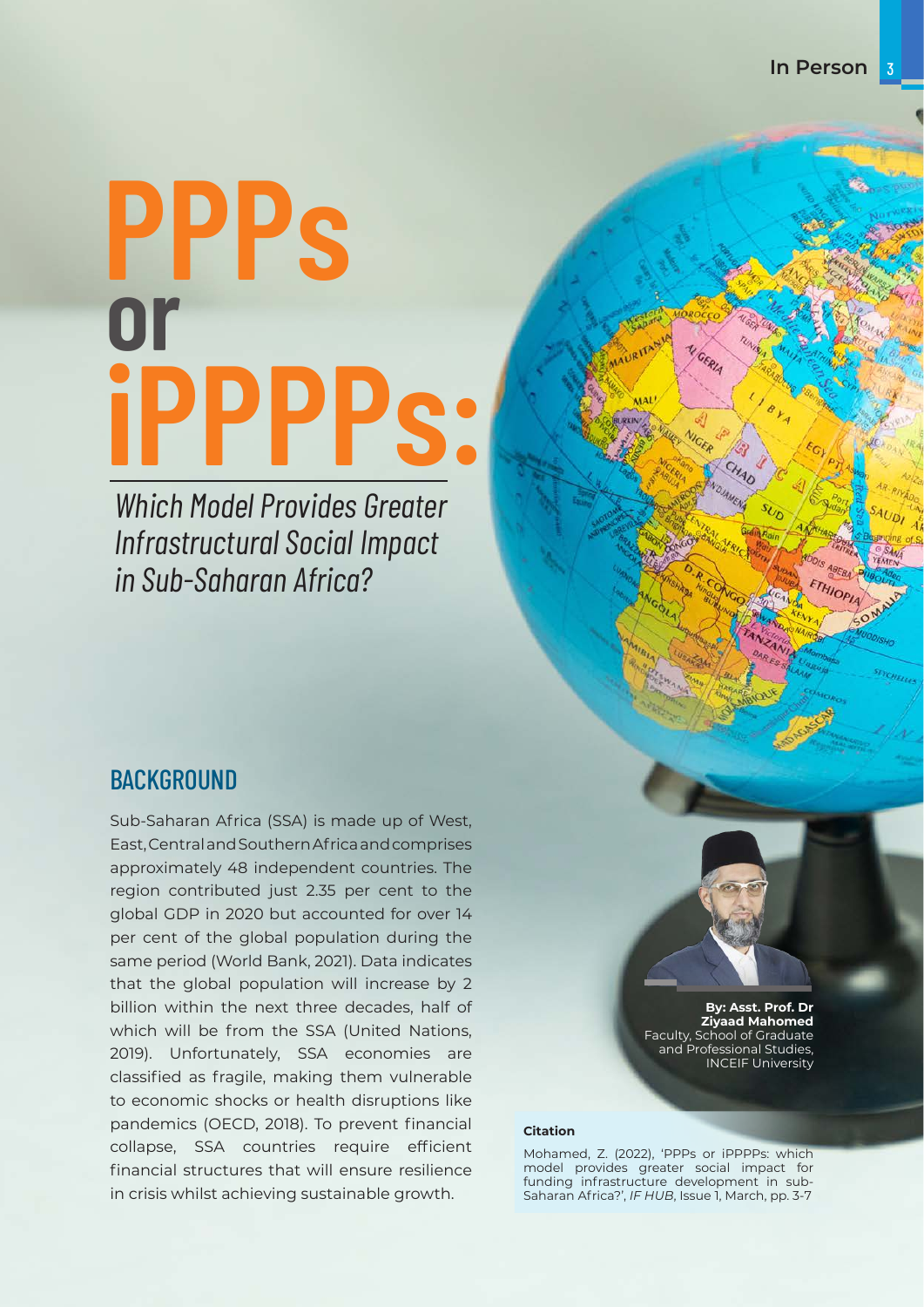4

The Addis Ababa Action Agenda documented by the United Nations Capital Development Fund (UNCDF) and Organisation for Economic Co-operation and Development (OECD) in 2020 outlines a funding framework for the region, focusing on building and improving infrastructure through the effective collaboration between Public-Private Partnerships (PPPs) and domestic and foreign sources of funding (OECD/UNCDF, 2020). PPPs were the most popular funding mechanism for infrastructural social impact projects in the SSA, based on the success and establishment of PPP units in almost all countries internationally (OECD/UNCDF, 2020). However, a brief analysis suggests that this may not be the most suitable structure for the SSA. Rather, Islamic Public-Private Philanthropy Partnerships (iPPPPs) might be more effective. This article briefly examines the two options and suggests the more appropriate structure for SSA in building financial resilience and achieving the United Nations Sustainable Development Goals (SDGs).

## PUBLIC-PRIVATE PARTNERSHIPS

PPPs provide a collaborative financing solution that intends to reduce the burden on public expenditure in funding, especially infrastructure projects, by combining public funds with private capital and expertise. The private sector is considered more efficient in risk management as its primary goal is profit, unlike governments that prioritise social impact and public benefit (Akintoye & Beck, 2009). As collaborative ventures, PPPs rely on independence, specific strengths and risk sharing between parties when undertaking public infrastructure projects. Typical solutions include the Build-Operate-Transfer (BOT) or Rehabilitate-Operate-Transfer (ROT) models that require the private sector to fund the construction or renovation of projects, and operate the completed infrastructure for profits over an agreed period before handing it over to the government. This provides assurance that projects deliver the intended benefit for the private partner and transferring a working model that may be limited to maintenance and administration once in the hands of the government. This means that PPPs should have minimal to no impact on country debt if applied effectively.

Documented challenges to the success of PPPs include difficulties in long-term forecasting, adequate regulation, and the risk that one partner company will have to cover other partners (Cruz & Marques, 2013). However, do these challenges adequately explain PPP practices in SSA?

## PUBLIC-PRIVATE PARTNERSHIPS IN SUB-SAHARAN AFRICA

IMF (2021) data indicates that the SSA region has substantially increased its debt to GDP ratios between 2014 and 2019 (from 35.1 to 55.4 per cent). A closer look reveals that the Southern African region, for example, increased from 43.9 to 71.2 per cent in the same period. As the debt burden for fragile economies in the SSA increases, the urgency for funding solutions that lessen the impact on public debt also increases.

Unfortunately, PPP funding in the region may not be effective in reducing this debt burden. Since government guarantees are recorded as contingent liabilities for PPPs, this increases public debt effects for already burdened countries (Sfakianakis, 2013). Also, research indicates that high levels of corruption and political interference in some SSA countries have not had the desired PPP effects. Nigeria, for example, records the Rivers State Monorail Project in Nigeria as an instance of a failed PPP.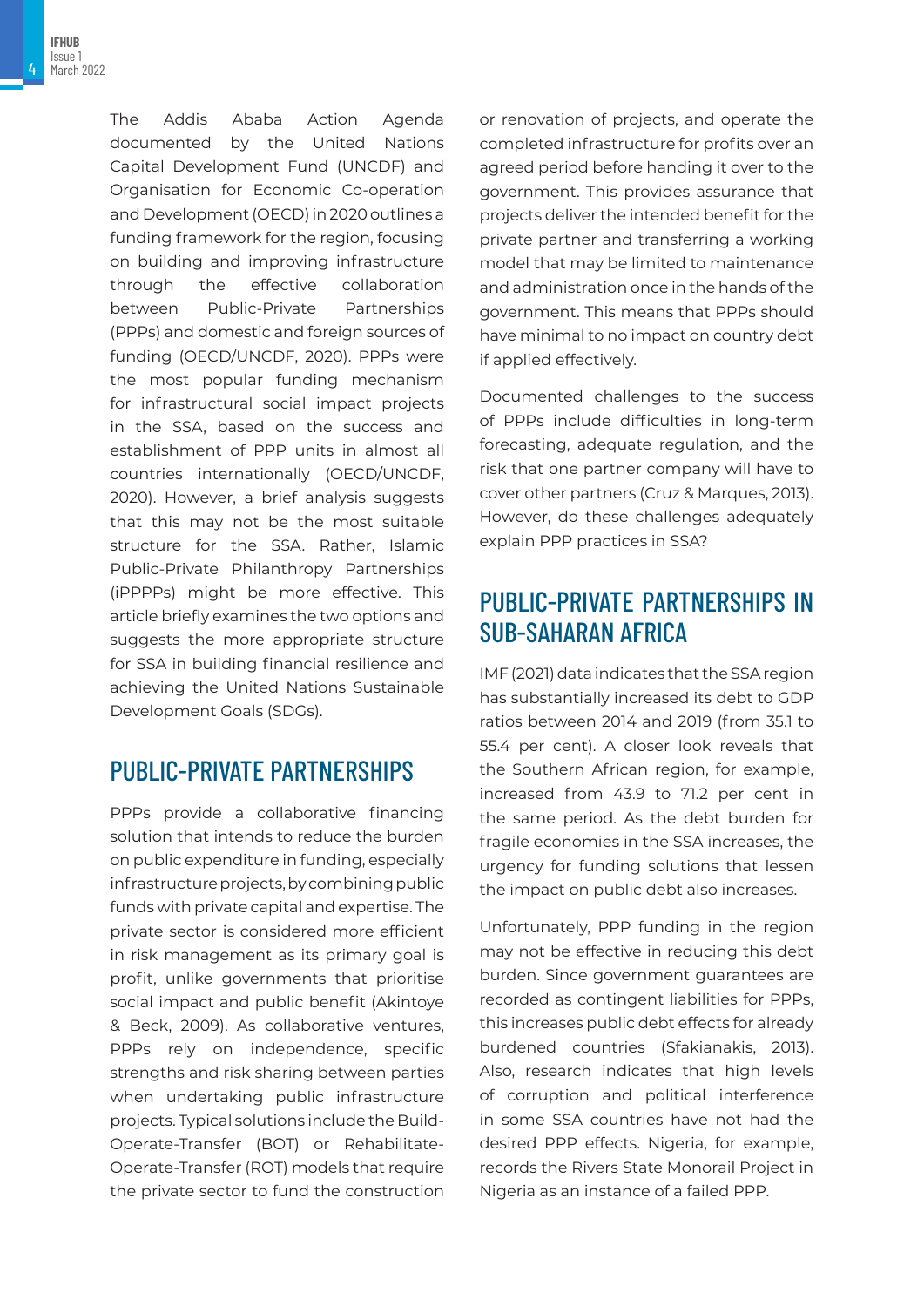*PPPs provide a collaborative financing solution that intends to reduce the burden on public expenditure in funding, especially infrastructure projects, by combining public funds with private capital and expertise.* 

The state government had initially contributed 20 per cent to a transport infrastructure project valued at US\$318 million in 2010, with the remainder to be funded by a private company. Apparently, the state had finally paid 100 per cent of the project value with the project being abandoned due to insufficient funds, lack of political will and the withdrawal of the private company (Ndukwe, 2018).

This scenario is not limited to Nigeria and has its own colloquialism in South Africa, known as 'tenderpreneurship', where individuals profit illegitimately through corrupt tender processes (often PPPs) driven by political affiliations and nepotism (Piper & Charman, 2018). Similar practices of PPP abuses have been documented by Irazábal (2016) in South America, where developing countries lose public funds to private actors and government officials, pressuring public funds and negatively impacting vulnerable groups that are excluded from profitable ventures.

It seems that PPPs are more successful in developed rather than developing countries (Yang, Hou & Wang, 2013). Shaoul (2011) and Osei-Kyei and Chan (2015) suggest that this is due to shallow financial markets, economic status and inadequate technical expertise. Perhaps multi-sectoral partnerships and blended financing may offer a better alternative to PPPs for the SSA?

## PUBLIC-PRIVATE PHILANTHROPY PARTNERSHIPS

Public-Private Philanthropy Partnerships (PPPPs) offer an alternative model for enhancing social impact and potentially higher levels of governance for developing countries when compared to PPPs. PPPPs, also known as 'multi-sectoral partnerships', introduce the social sector to funding infrastructure but are reliant on motive. For example, Irazábal (2016) suggests that successful PPPPs depend on a motive of mutual benefit from each of the parties and not self-interest, and introducing the people-centric stakeholder (potentially the fourth 'P', referring to the 'philanthropist') assists in achieving this.

For Islamic finance, hybrid financing that integrates social stakeholders (i.e., iPPPP) is becoming more popular. Examples include the sukuk-waqf model that provides investors with stable returns whilst protecting invested capital and maximizing social impact. Sukuk and waqf have both individually created impact, and integrating these two instruments may in fact multiply their individual effects. The stringent criteria of performance, tradability and principal guarantee of sukuk, coupled with perpetually protected waqf assets endowed for assisting only assigned, qualifying beneficiaries contribute to the private and philanthropic components of a PPPP, with government intervention to ensure a large scale social impact.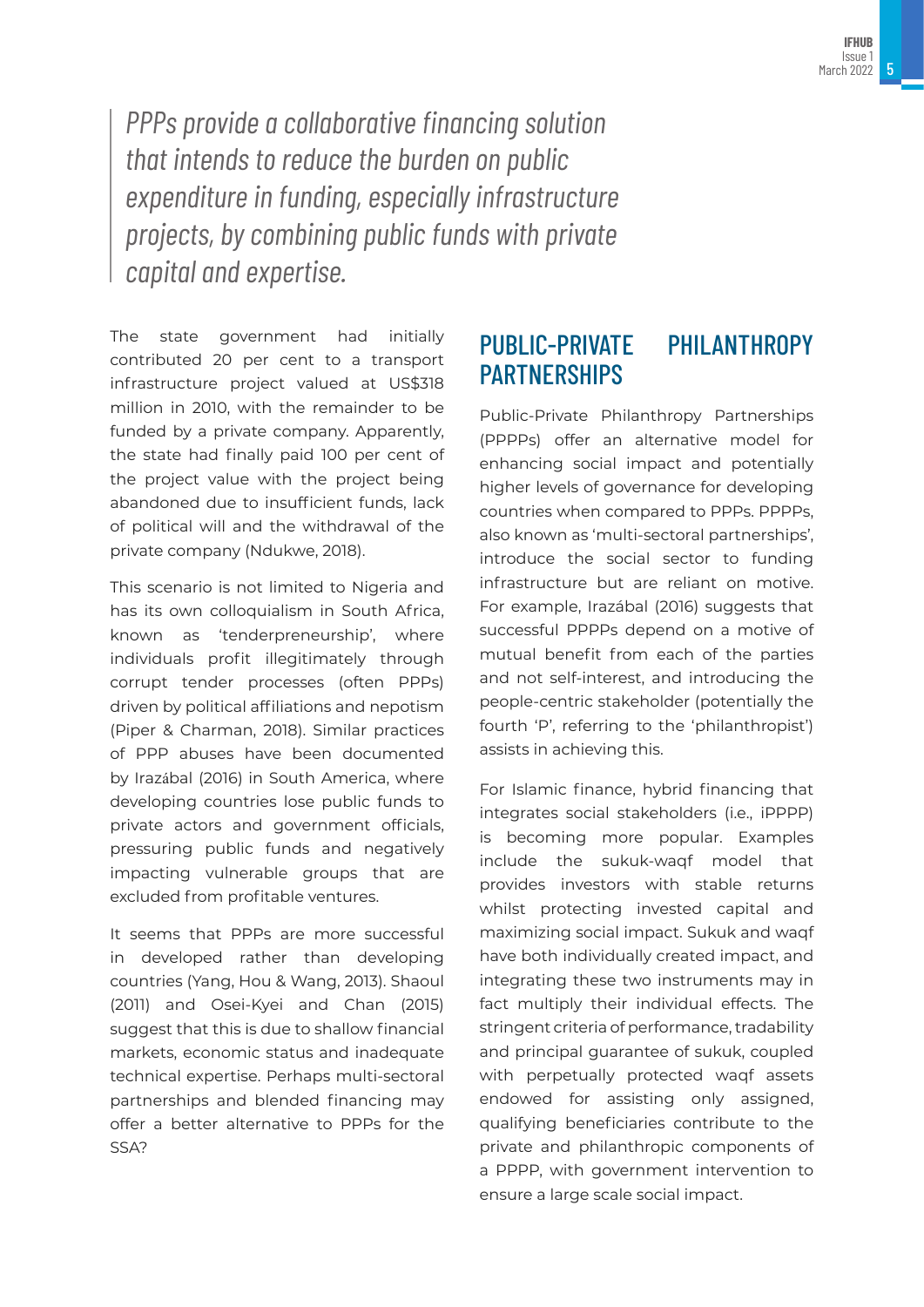6





#### **Rumah Sakit Mata Achmad Wardi BWI-DD**

Eye Health Services that is Islamic nuanced, professional and supportive towards the poor.

#### **Mission**

- To provide Islamic nuanced clinical services, prioritising quality and patient safety.
- To develop a superior work ethics
- To improve human resources quality and professionalism
- To develop partnerships and public awareness locally and abroad on providing health aid for the poor

*Source: https://rsmataachmadwardi.com/about-us/* **Figure 1:** Achmad Wardi Eye Hospital Mission Statement

A recent example is the Achmad Wardi Eye Hospital in Serang, Banten, Indonesia (Figure 1), which applies cash waqf-linked sukuk for the construction of a retina and glaucoma centre. The Indonesian Waqf Board (BWI) and Dompet Dhuafa (DD) were responsible for arranging the cash waqf targeting both private and corporate investors. Bank Indonesia (BI) was appointed as custodian, enhancing investor confidence, two Islamic banks and the productive waqf *nazir* as the waqf trustees, further supported by a sovereign guarantee.